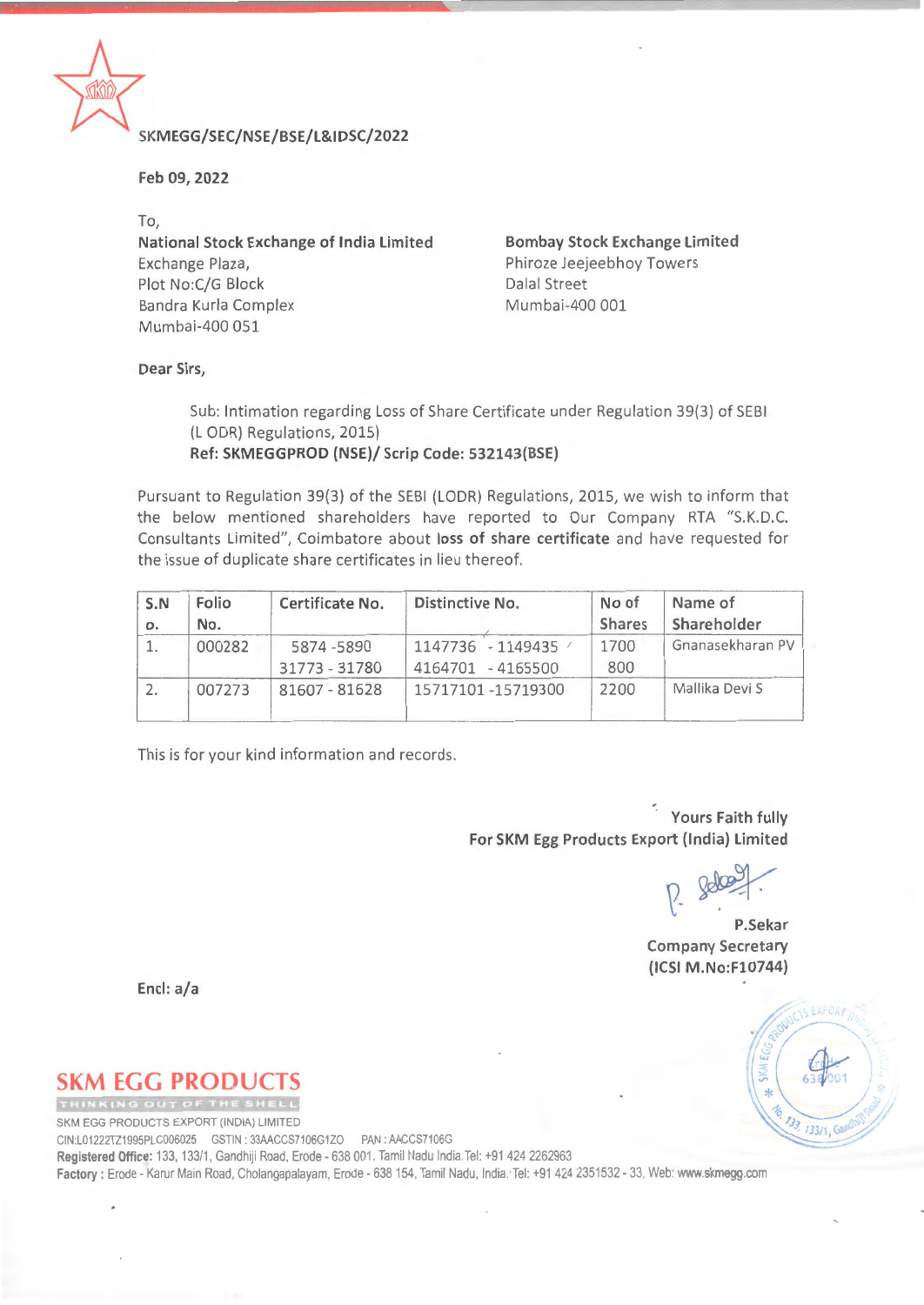## Skm Egg Products Export (India) Limited



## STOP TRANSFER REGISTER AS ON 08/02/2022

|          |            |              | From: 08/02/2022   | To: 08/02/2022                 |      |                                |         |                     |                    |                            |
|----------|------------|--------------|--------------------|--------------------------------|------|--------------------------------|---------|---------------------|--------------------|----------------------------|
| TRNO     | TRDate     | FOLIO<br>NO. | SHAREHOLDER'S NAME | CERTIFICATE NO.<br><b>FROM</b> | TO   | DISTINCTIVE NO.<br><b>FROM</b> |         | NO. OF<br>TO SHARES | <b>REASON</b>      | CERTIFICATE<br><b>TYPE</b> |
| ST800072 | 08/02/2022 | 000282       | GNANASEKHARAN P V  | 5874                           | 5874 | 1147736                        | 1147835 |                     | 100 Lost By Holder |                            |
| ST800073 | 08/02/2022 | 000282       | GNANASEKHARAN P V  | 5875                           | 5875 | 1147836                        | 1147935 |                     | 100 Lost By Holder |                            |
| ST800074 | 08/02/2022 | 000282       | GNANASEKHARAN P V  | 5876                           | 5876 | 1147936                        | 1148035 |                     | 100 Lost By Holder |                            |
| ST800075 | 08/02/2022 | 000282       | GNANASEKHARAN P V  | 5877                           | 5877 | 1148036                        | 1148135 |                     | 100 Lost By Holder |                            |
| ST800076 | 08/02/2022 | 000282       | GNANASEKHARAN P V  | 5878                           | 5878 | 1148136                        | 1148235 |                     | 100 Lost By Holder |                            |
| ST800077 | 08/02/2022 | 000282       | GNANASEKHARAN P V  | 5879                           | 5879 | 1148236                        | 1148335 |                     | 100 Lost By Holder |                            |
| ST800078 | 08/02/2022 | 000282       | GNANASEKHARAN P V  | 5880                           | 5880 | 1148336                        | 1148435 |                     | 100 Lost By Holder |                            |
| ST800079 | 08/02/2022 | 000282       | GNANASEKHARAN P V  | 5881                           | 5881 | 1148436                        | 1148535 |                     | 100 Lost By Holder |                            |
| ST800080 | 08/02/2022 | 000282       | GNANASEKHARAN P V  | 5882                           | 5882 | 1148536                        | 1148635 |                     | 100 Lost By Holder |                            |
| ST800081 | 08/02/2022 | 000282       | GNANASEKHARAN P V  | 5883                           | 5883 | 1148636                        | 1148735 |                     | 100 Lost By Holder |                            |
| ST800082 | 08/02/2022 | 000282       | GNANASEKHARAN P V  | 5884                           | 5884 | 1148736                        | 1148835 |                     | 100 Lost By Holder |                            |
| ST800083 | 08/02/2022 | 000282       | GNANASEKHARAN P V  | 5885                           | 5885 | 1148836                        | 1148935 |                     | 100 Lost By Holder |                            |
| ST800084 | 08/02/2022 | 000282       | GNANASEKHARAN P V  | 5886                           | 5886 | 1148936                        | 1149035 |                     | 100 Lost By Holder |                            |
| ST800085 | 08/02/2022 | 000282       | GNANASEKHARAN P V  | 5887                           | 5887 | 1149036                        | 1149135 |                     | 100 Lost By Holder |                            |
| ST800086 | 08/02/2022 | 000282       | GNANASEKHARAN P V  | 5888                           | 5888 | 1149136                        | 1149235 |                     | 100 Lost By Holder |                            |
| ST800087 | 08/02/2022 | 000282       | GNANASEKHARAN P V  | 5889                           | 5889 | 1149236                        | 1149335 |                     | 100 Lost By Holder |                            |
| ST800088 | 08/02/2022 | 000282       | GNANASEKHARAN P V  | 5890                           | 5890 | 1149336                        | 1149435 |                     | 100 Lost By Holder |                            |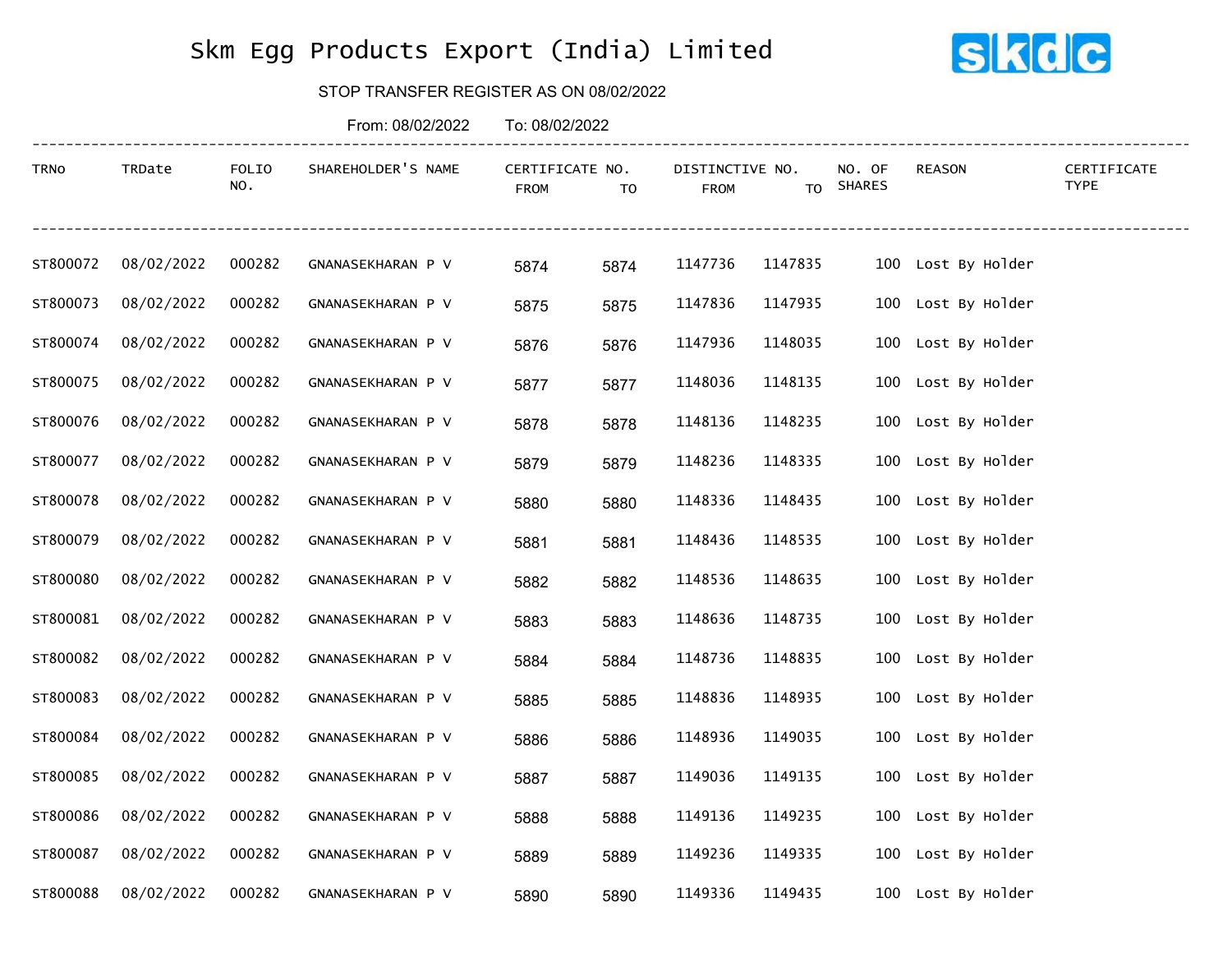| ST800064 | 08/02/2022 | 000282 | GNANASEKHARAN P V | 31773 | 31773 | 4164701  | 4164800  | 100 | Lost By Holder     |
|----------|------------|--------|-------------------|-------|-------|----------|----------|-----|--------------------|
| ST800065 | 08/02/2022 | 000282 | GNANASEKHARAN P V | 31774 | 31774 | 4164801  | 4164900  | 100 | Lost By Holder     |
| ST800066 | 08/02/2022 | 000282 | GNANASEKHARAN P V | 31775 | 31775 | 4164901  | 4165000  | 100 | Lost By Holder     |
| ST800067 | 08/02/2022 | 000282 | GNANASEKHARAN P V | 31776 | 31776 | 4165001  | 4165100  | 100 | Lost By Holder     |
| ST800068 | 08/02/2022 | 000282 | GNANASEKHARAN P V | 31777 | 31777 | 4165101  | 4165200  | 100 | Lost By Holder     |
| ST800069 | 08/02/2022 | 000282 | GNANASEKHARAN P V | 31778 | 31778 | 4165201  | 4165300  | 100 | Lost By Holder     |
| ST800070 | 08/02/2022 | 000282 | GNANASEKHARAN P V | 31779 | 31779 | 4165301  | 4165400  | 100 | Lost By Holder     |
| ST800071 | 08/02/2022 | 000282 | GNANASEKHARAN P V | 31780 | 31780 | 4165401  | 4165500  | 100 | Lost By Holder     |
| ST800089 | 08/02/2022 | 007273 | MALLIKA DEVI S    | 81607 | 81607 | 15717101 | 15717200 | 100 | Lost By Holder     |
| ST800090 | 08/02/2022 | 007273 | MALLIKA DEVI S    | 81608 | 81608 | 15717201 | 15717300 | 100 | Lost By Holder     |
| ST800091 | 08/02/2022 | 007273 | MALLIKA DEVI S    | 81609 | 81609 | 15717301 | 15717400 | 100 | Lost By Holder     |
| ST800092 | 08/02/2022 | 007273 | MALLIKA DEVI S    | 81610 | 81610 | 15717401 | 15717500 | 100 | Lost By Holder     |
| ST800093 | 08/02/2022 | 007273 | MALLIKA DEVI S    | 81611 | 81611 | 15717501 | 15717600 | 100 | Lost By Holder     |
| ST800094 | 08/02/2022 | 007273 | MALLIKA DEVI S    | 81612 | 81612 | 15717601 | 15717700 | 100 | Lost By Holder     |
| ST800095 | 08/02/2022 | 007273 | MALLIKA DEVI S    | 81613 | 81613 | 15717701 | 15717800 | 100 | Lost By Holder     |
| ST800096 | 08/02/2022 | 007273 | MALLIKA DEVI S    | 81614 | 81614 | 15717801 | 15717900 | 100 | Lost By Holder     |
| ST800097 | 08/02/2022 | 007273 | MALLIKA DEVI S    | 81615 | 81615 | 15717901 | 15718000 | 100 | Lost By Holder     |
| ST800098 | 08/02/2022 | 007273 | MALLIKA DEVI S    | 81616 | 81616 | 15718001 | 15718100 | 100 | Lost By Holder     |
| ST800099 | 08/02/2022 | 007273 | MALLIKA DEVI S    | 81617 | 81617 | 15718101 | 15718200 |     | 100 Lost By Holder |
| ST800100 | 08/02/2022 | 007273 | MALLIKA DEVI S    | 81618 | 81618 | 15718201 | 15718300 | 100 | Lost By Holder     |
| ST800101 | 08/02/2022 | 007273 | MALLIKA DEVI S    | 81619 | 81619 | 15718301 | 15718400 | 100 | Lost By Holder     |
| ST800102 | 08/02/2022 | 007273 | MALLIKA DEVI S    | 81620 | 81620 | 15718401 | 15718500 | 100 | Lost By Holder     |
| ST800103 | 08/02/2022 | 007273 | MALLIKA DEVI S    | 81621 | 81621 | 15718501 | 15718600 |     | 100 Lost By Holder |